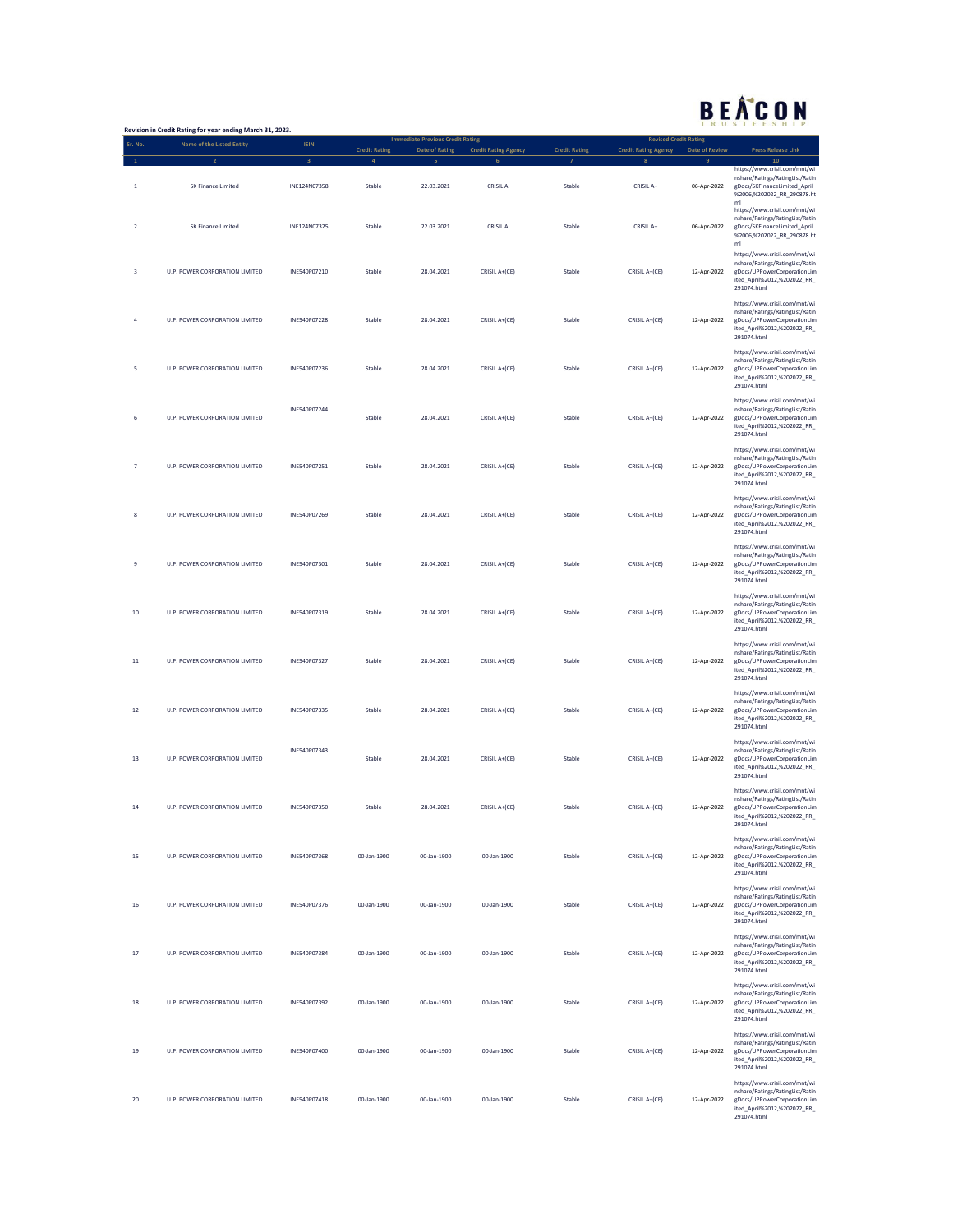| 21 | U.P. POWER CORPORATION LIMITED       | INE540P07426        | 00-Jan-1900                                                                                  | 00-Jan-1900 | 00-Jan-1900                   | Stable                                                                                          | CRISIL A+(CE)                 | 12-Apr-2022 | https://www.crisil.com/mnt/wi<br>nshare/Ratings/RatingList/Ratin<br>gDocs/UPPowerCorporationLim<br>ited_April%2012,%202022_RR_<br>291074.html      |
|----|--------------------------------------|---------------------|----------------------------------------------------------------------------------------------|-------------|-------------------------------|-------------------------------------------------------------------------------------------------|-------------------------------|-------------|----------------------------------------------------------------------------------------------------------------------------------------------------|
| 22 | U.P. POWER CORPORATION LIMITED       | INE540P07434        | 00-Jan-1900                                                                                  | 00-Jan-1900 | 00-Jan-1900                   | Stable                                                                                          | CRISIL A+(CE)                 | 12-Apr-2022 | https://www.crisil.com/mnt/wi<br>nshare/Ratings/RatingList/Ratin<br>gDocs/UPPowerCorporationLim<br>ited_April%2012,%202022_RR_<br>291074.html      |
| 23 | Sundaram-Clayton Limited             | INE105A08014        | CRISIL AA-/Watch<br>Developing (Placed on<br>'Rating Watch with<br>Developing Implications') | 17-Feb-2022 | <b>CRISIL Ratings Limited</b> | CRISIL AA-/Watch<br>Developing (Continues on<br>'Rating Watch with<br>Developing Implications') | <b>CRISIL Ratings Limited</b> | 18-May-2022 | https://www.crisil.com/mnt/wi<br>nshare/Ratings/RatingList/Ratin<br>gDocs/Sundaram-<br>ClaytonLimited_May%2018,%20<br>2022_RR_294370.html          |
| 24 | NATIONAL HIGHWAYS AUTHORITY OF INDIA | INE906B07HF9        | Stable                                                                                       | 01.04.2021  | CRISIL AAA                    | Stable                                                                                          | CRISIL AAA                    | 27-May-2022 | https://www.crisil.com/mnt/wi<br>nshare/Ratings/RatingList/Ratin<br>gDocs/NationalHighwaysAuthor<br>ityofIndia_May%2027,%202022<br>_RR_294617.html |
| 25 | NATIONAL HIGHWAYS AUTHORITY OF INDIA | INE906B07HG7        | Stable                                                                                       | 01.04.2021  | CRISIL AAA                    | Stable                                                                                          | CRISIL AAA                    | 27-May-2022 | https://www.crisil.com/mnt/wi<br>nshare/Ratings/RatingList/Ratin<br>gDocs/NationalHighwaysAuthor<br>ityofIndia_May%2027,%202022<br>RR_294617.html  |
| 26 | NATIONAL HIGHWAYS AUTHORITY OF INDIA | INE906B07HH5        | Stable                                                                                       | 01.04.2021  | CRISIL AAA                    | Stable                                                                                          | CRISIL AAA                    | 27-May-2022 | https://www.crisil.com/mnt/wi<br>nshare/Ratings/RatingList/Ratin<br>gDocs/NationalHighwaysAuthor<br>ityofIndia_May%2027,%202022<br>RR_294617.html  |
| 27 | NATIONAL HIGHWAYS AUTHORITY OF INDIA | INE906B07HI3        | Stable                                                                                       | 01.04.2021  | CRISIL AAA                    | Stable                                                                                          | CRISIL AAA                    | 27-May-2022 | https://www.crisil.com/mnt/wi<br>nshare/Ratings/RatingList/Ratin<br>gDocs/NationalHighwaysAuthor<br>ityofIndia_May%2027,%202022<br>_RR_294617.html |
| 28 | NATIONAL HIGHWAYS AUTHORITY OF INDIA | <b>INE906B07HK9</b> | Stable                                                                                       | 01.04.2021  | <b>CRISIL AAA</b>             | Stable                                                                                          | <b>CRISIL AAA</b>             | 27-May-2022 | https://www.crisil.com/mnt/wi<br>nshare/Ratings/RatingList/Ratin<br>gDocs/NationalHighwaysAuthor<br>ityofIndia_May%2027,%202022<br>RR_294617.html  |
| 29 | NATIONAL HIGHWAYS AUTHORITY OF INDIA | INE906B07HL7        | Stable                                                                                       | 01.04.2021  | <b>CRISIL AAA</b>             | Stable                                                                                          | <b>CRISIL AAA</b>             | 27-May-2022 | https://www.crisil.com/mnt/wi<br>nshare/Ratings/RatingList/Ratin<br>gDocs/NationalHighwaysAuthor<br>ityofIndia_May%2027,%202022<br>_RR_294617.html |
| 30 | NATIONAL HIGHWAYS AUTHORITY OF INDIA | INE906B07HM5        | Stable                                                                                       | 01.04.2021  | <b>CRISIL AAA</b>             | Stable                                                                                          | <b>CRISIL AAA</b>             | 27-May-2022 | https://www.crisil.com/mnt/wi<br>nshare/Ratings/RatingList/Ratin<br>gDocs/NationalHighwaysAuthor<br>ityofIndia_May%2027,%202022<br>RR_294617.html  |
| 31 | NATIONAL HIGHWAYS AUTHORITY OF INDIA | INE906B07HN3        | Stable                                                                                       | 01.04.2021  | <b>CRISIL AAA</b>             | Stable                                                                                          | <b>CRISIL AAA</b>             | 27-May-2022 | https://www.crisil.com/mnt/wi<br>nshare/Ratings/RatingList/Ratin<br>gDocs/NationalHighwaysAuthor<br>ityofIndia_May%2027,%202022<br>RR_294617.html  |
| 32 | NATIONAL HIGHWAYS AUTHORITY OF INDIA | INE906B07HO1        | Stable                                                                                       | 01.04.2021  | CRISIL AAA                    | Stable                                                                                          | CRISIL AAA                    | 27-May-2022 | https://www.crisil.com/mnt/wi<br>nshare/Ratings/RatingList/Ratin<br>gDocs/NationalHighwaysAuthor<br>ityofIndia_May%2027,%202022<br>RR_294617.html  |
| 33 | NATIONAL HIGHWAYS AUTHORITY OF INDIA | INE906B07GR6        | Stable                                                                                       | 01.04.2021  | CRISIL AAA                    | Stable                                                                                          | CRISIL AAA                    | 27-May-2022 | https://www.crisil.com/mnt/wi<br>nshare/Ratings/RatingList/Ratin<br>gDocs/NationalHighwaysAuthor<br>ityofIndia_May%2027,%202022<br>_RR_294617.html |
| 34 | NATIONAL HIGHWAYS AUTHORITY OF INDIA | INE906B07GS4        | Stable                                                                                       | 01.04.2021  | CRISIL AAA                    | Stable                                                                                          | <b>CRISIL AAA</b>             | 27-May-2022 | https://www.crisil.com/mnt/wi<br>nshare/Ratings/RatingList/Ratin<br>gDocs/NationalHighwaysAuthor<br>ityofIndia_May%2027,%202022<br>RR_294617.html  |
| 35 | NATIONAL HIGHWAYS AUTHORITY OF INDIA | INE906B07GT2        | Stable                                                                                       | 01.04.2021  | CRISIL AAA                    | Stable                                                                                          | <b>CRISIL AAA</b>             | 27-May-2022 | https://www.crisil.com/mnt/wi<br>ncharo/Ratings/RatingList/Ratin<br>gDocs/NationalHighwaysAuthor<br>ityofIndia May%2027,%202022<br>RR_294617.html  |
| 36 | NATIONAL HIGHWAYS AUTHORITY OF INDIA | INF906B07GU0        | Stable                                                                                       | 01.04.2021  | <b>CRISIL AAA</b>             | Stable                                                                                          | <b>CRISIL AAA</b>             | 27-May-2022 | https://www.crisil.com/mnt/wi<br>nshare/Ratings/RatingList/Ratin<br>gDocs/NationalHighwaysAuthor<br>ityofIndia_May%2027,%202022<br>RR_294617.html  |
| 37 | NATIONAL HIGHWAYS AUTHORITY OF INDIA | INE906B07GV8        | Stable                                                                                       | 01.04.2021  | <b>CRISIL AAA</b>             | Stable                                                                                          | <b>CRISIL AAA</b>             | 27-May-2022 | https://www.crisil.com/mnt/wi<br>nshare/Ratings/RatingList/Ratin<br>gDocs/NationalHighwaysAuthor<br>ityofIndia_May%2027,%202022<br>RR_294617.html  |
| 38 | NATIONAL HIGHWAYS AUTHORITY OF INDIA | INE906B07GW6        | Stable                                                                                       | 01.04.2021  | CRISIL AAA                    | Stable                                                                                          | <b>CRISIL AAA</b>             | 27-May-2022 | https://www.crisil.com/mnt/wi<br>nshare/Ratings/RatingList/Ratin<br>gDocs/NationalHighwaysAuthor<br>ityofIndia May%2027,%202022<br>RR_294617.html  |
| 39 | NATIONAL HIGHWAYS AUTHORITY OF INDIA | INE906B07GX4        | Stable                                                                                       | 01.04.2021  | <b>CRISIL AAA</b>             | Stable                                                                                          | <b>CRISIL AAA</b>             | 27-May-2022 | https://www.crisil.com/mnt/wi<br>nshare/Ratings/RatingList/Ratin<br>gDocs/NationalHighwaysAuthor<br>ityofIndia_May%2027,%202022<br>RR_294617.html  |
| 40 | NATIONAL HIGHWAYS AUTHORITY OF INDIA | INE906B07GY2        | Stable                                                                                       | 01.04.2021  | <b>CRISIL AAA</b>             | Stable                                                                                          | <b>CRISIL AAA</b>             | 27-May-2022 | https://www.crisil.com/mnt/wi<br>nshare/Ratings/RatingList/Ratin<br>gDocs/NationalHighwaysAuthor<br>ityofIndia_May%2027,%202022<br>_RR_294617.html |
| 41 | NATIONAL HIGHWAYS AUTHORITY OF INDIA | INE906B07GZ9        | Stable                                                                                       | 01.04.2021  | CRISIL AAA                    | Stable                                                                                          | CRISIL AAA                    | 27-May-2022 | https://www.crisil.com/mnt/wi<br>nshare/Ratings/RatingList/Ratin<br>gDocs/NationalHighwaysAuthor<br>ityofIndia_May%2027,%202022<br>_RR_294617.html |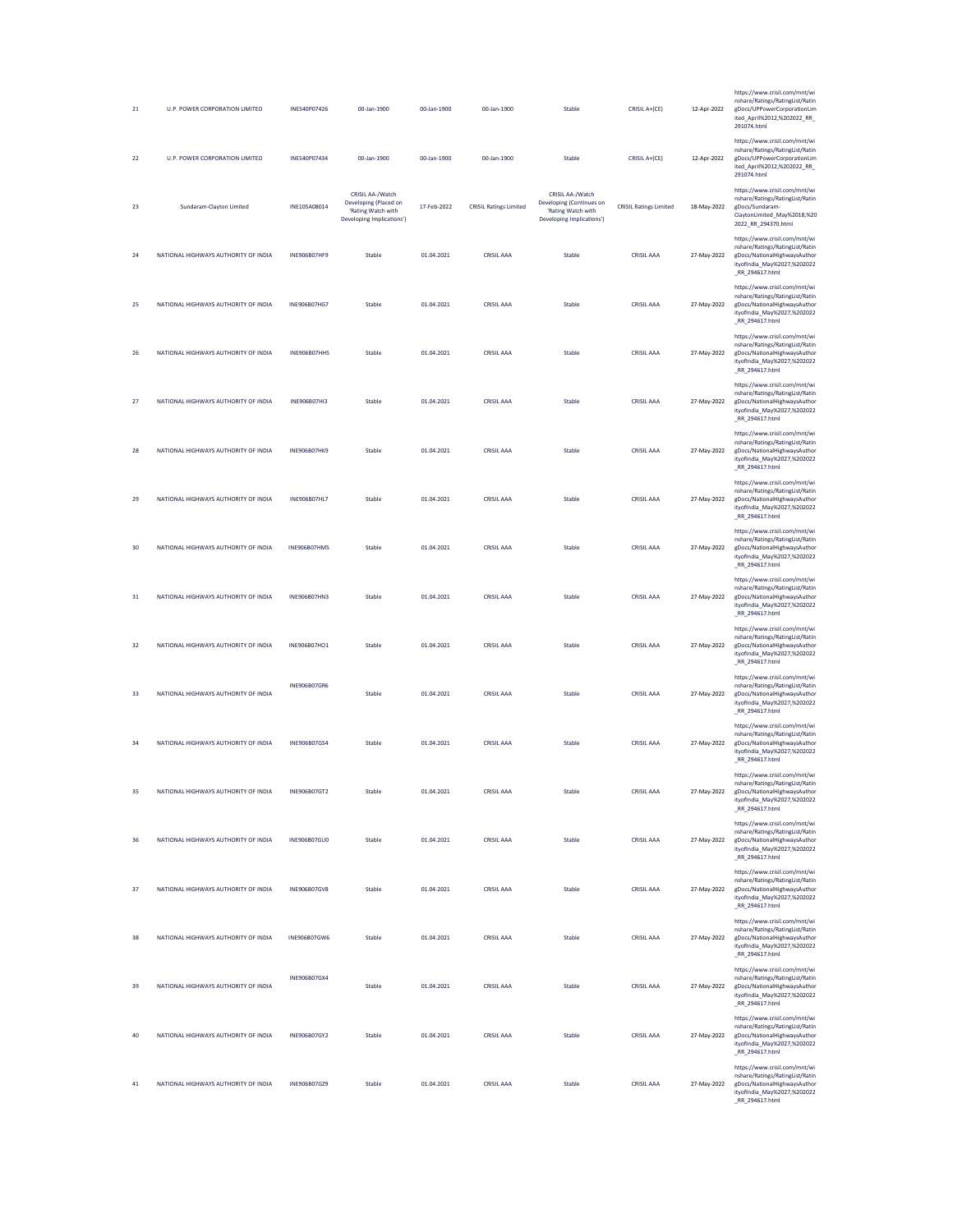| 42 | NATIONAL HIGHWAYS AUTHORITY OF INDIA | INE906B07HA0        | Stable      | 01.04.2021  | CRISIL AAA        | Stable | <b>CRISIL AAA</b> | 27-May-2022 | https://www.crisil.com/mnt/wi<br>nshare/Ratings/RatingList/Ratin<br>gDocs/NationalHighwaysAuthor<br>ityofIndia_May%2027,%202022<br>_RR_294617.html |
|----|--------------------------------------|---------------------|-------------|-------------|-------------------|--------|-------------------|-------------|----------------------------------------------------------------------------------------------------------------------------------------------------|
| 43 | NATIONAL HIGHWAYS AUTHORITY OF INDIA | INE906B07HB8        | Stable      | 01.04.2021  | CRISIL AAA        | Stable | <b>CRISIL AAA</b> | 27-May-2022 | https://www.crisil.com/mnt/wi<br>nshare/Ratings/RatingList/Ratin<br>gDocs/NationalHighwaysAuthor<br>ityofIndia_May%2027,%202022<br>_RR_294617.html |
| 44 | NATIONAL HIGHWAYS AUTHORITY OF INDIA | INE906B07HC6        | Stable      | 01.04.2021  | CRISIL AAA        | Stable | <b>CRISIL AAA</b> | 27-May-2022 | https://www.crisil.com/mnt/wi<br>nshare/Ratings/RatingList/Ratin<br>gDocs/NationalHighwaysAuthor<br>ityofIndia_May%2027,%202022<br>_RR_294617.html |
| 45 | <b>REC Limited</b>                   | INE020B08DR1        | 00-Jan-1900 | 00-Jan-1900 | 00-Jan-1900       | Stable | <b>CRISIL AAA</b> | 07-Jun-2022 | https://www.crisil.com/mnt/wi<br>nshare/Ratings/RatingList/Ratin<br>gDocs/RECLimited_June%2007,<br>%202022_RR_295649.html                          |
| 46 | <b>REC Limited</b>                   | INE020B08DO8        | 00-Jan-1900 | 00-Jan-1900 | 00-Jan-1900       | Stable | <b>CRISIL AAA</b> | 07-Jun-2022 | https://www.crisil.com/mnt/wi<br>nshare/Ratings/RatingList/Ratin<br>gDocs/RECLimited_June%2007,<br>%202022 RR 295649.html                          |
| 47 | <b>REC Limited</b>                   | INE020B08DP5        | 00-Jan-1900 | 00-Jan-1900 | 00-Jan-1900       | Stable | <b>CRISIL AAA</b> | 07-Jun-2022 | https://www.crisil.com/mnt/wi<br>nshare/Ratings/RatingList/Ratin<br>gDocs/RECLimited_June%2007,<br>%202022_RR_295649.html                          |
| 48 | <b>REC Limited</b>                   | INE020B08DT7        | 00-Jan-1900 | 00-Jan-1900 | 00-Jan-1900       | Stable | <b>CRISIL AAA</b> | 07-Jun-2022 | https://www.crisil.com/mnt/wi<br>nshare/Ratings/RatingList/Ratin<br>gDocs/RECLimited_June%2007,<br>%202022_RR_295649.html                          |
| 49 | <b>REC Limited</b>                   | INE020B08DQ3        | 00-Jan-1900 | 00-Jan-1900 | 00-Jan-1900       | Stable | <b>CRISIL AAA</b> | 07-Jun-2022 | https://www.crisil.com/mnt/wi<br>nshare/Ratings/RatingList/Ratin<br>gDocs/RECLimited_June%2007,<br>%202022_RR_295649.html                          |
| 50 | <b>REC Limited</b>                   | INE020B08DQ3        | 00-Jan-1900 | 00-Jan-1900 | 00-Jan-1900       | Stable | CRISIL AAA        | 07-Jun-2022 | https://www.crisil.com/mnt/wi<br>nshare/Ratings/RatingList/Ratin<br>gDocs/RECLimited June%2007,<br>%202022_RR_295649.html                          |
| 51 | <b>REC Limited</b>                   | INE020B08BO2        | Stable      | 31.03.2021  | CRISIL AAA        | Stable | <b>CRISIL AAA</b> | 07-Jun-2022 | https://www.crisil.com/mnt/wi<br>nshare/Ratings/RatingList/Ratin<br>gDocs/RECLimited_June%2007,<br>%202022 RR 295649.html                          |
| 52 | <b>REC Limited</b>                   | INE020B08CS1        | Stable      | 31.03.2021  | CRISIL AAA        | Stable | <b>CRISIL AAA</b> | 07-Jun-2022 | https://www.crisil.com/mnt/wi<br>nshare/Ratings/RatingList/Ratin<br>gDocs/RECLimited_June%2007,<br>%202022_RR_295649.html                          |
| 53 | <b>REC Limited</b>                   | INE020B08CO0        | Stable      | 31.03.2021  | <b>CRISIL AAA</b> | Stable | <b>CRISIL AAA</b> | 07-Jun-2022 | https://www.crisil.com/mnt/wi<br>nshare/Ratings/RatingList/Ratin<br>gDocs/RECLimited June%2007,<br>%202022_RR_295649.html                          |
| 54 | <b>REC Limited</b>                   | <b>INE020B08BL8</b> | Stable      | 31.03.2021  | CRISIL AAA        | Stable | <b>CRISIL AAA</b> | 07-Jun-2022 | https://www.crisil.com/mnt/wi<br>nshare/Ratings/RatingList/Ratin<br>gDocs/RECLimited_June%2007,<br>%202022_RR_295649.html                          |
| 55 | <b>REC Limited</b>                   | <b>INE020B08DIO</b> | Stable      | 31.03.2021  | <b>CRISIL AAA</b> | Stable | <b>CRISIL AAA</b> | 07-Jun-2022 | https://www.crisil.com/mnt/wi<br>nshare/Ratings/RatingList/Ratin<br>gDocs/RECLimited June%2007,<br>%202022_RR_295649.html                          |
| 56 | <b>REC Limited</b>                   | INE020B08DN0        | Stable      | 31.03.2021  | CRISIL AAA        | Stable | <b>CRISIL AAA</b> | 07-Jun-2022 | https://www.crisil.com/mnt/wi<br>nshare/Ratings/RatingList/Ratin<br>gDocs/RECLimited_June%2007,<br>%202022_RR_295649.html                          |
| 57 | <b>REC Limited</b>                   | <b>INE020B08CR3</b> | Stable      | 31.03.2021  | CRISIL AAA        | Stable | CRISIL AAA        | 07-Jun-2022 | https://www.crisil.com/mnt/wi<br>nshare/Ratings/RatingList/Ratin<br>gDocs/RECLimited_June%2007,<br>%202022_RR_295649.html                          |
| 58 | <b>REC Limited</b>                   | INE020B08DE9        | Stable      | 31.03.2021  | <b>CRISIL AAA</b> | Stable | <b>CRISIL AAA</b> | 07-Jun-2022 | https://www.crisil.com/mnt/wi<br>nshare/Ratings/RatingList/Ratin<br>gDocs/RECLimited_June%2007,<br>%202022_RR_295649.html                          |
| 59 | <b>REC Limited</b>                   | INE020B08DM2        | Stable      | 31.03.2021  | CRISIL AAA        | Stable | <b>CRISIL AAA</b> | 07-Jun-2022 | https://www.crisil.com/mnt/wi<br>nshare/Ratings/RatingList/Ratin<br>gDocs/RECLimited_June%2007,<br>%202022_RR_295649.html                          |
| 60 | <b>REC Limited</b>                   | INE020B08CU7        | Stable      | 31.03.2021  | CRISIL AAA        | Stable | <b>CRISIL AAA</b> | 07-Jun-2022 | https://www.crisil.com/mnt/wi<br>nshare/Ratings/RatingList/Ratin<br>gDocs/RECLimited_June%2007,<br>%202022_RR_295649.html                          |
| 61 | <b>REC Limited</b>                   | INE020B08DB5        | Stable      | 31.03.2021  | CRISIL AAA        | Stable | <b>CRISIL AAA</b> | 07-Jun-2022 | https://www.crisil.com/mnt/wi<br>nshare/Ratings/RatingList/Ratin<br>gDocs/RECLimited_June%2007,<br>%202022_RR_295649.html                          |
| 62 | <b>REC Limited</b>                   | <b>INE020B08CT9</b> | Stable      | 31.03.2021  | <b>CRISIL AAA</b> | Stable | <b>CRISIL AAA</b> | 07-Jun-2022 | https://www.crisil.com/mnt/wi<br>nshare/Ratings/RatingList/Ratin<br>gDocs/RECLimited June%2007,<br>%202022_RR_295649.html                          |
| 63 | <b>REC Limited</b>                   | INE020B08DF6        | Stable      | 31.03.2021  | CRISIL AAA        | Stable | <b>CRISIL AAA</b> | 07-Jun-2022 | https://www.crisil.com/mnt/wi<br>nshare/Ratings/RatingList/Ratin<br>gDocs/RECLimited_June%2007,<br>%202022_RR_295649.html                          |
| 64 | <b>REC Limited</b>                   | INE020B08DG4        | Stable      | 31.03.2021  | <b>CRISIL AAA</b> | Stable | <b>CRISIL AAA</b> | 07-Jun-2022 | https://www.crisil.com/mnt/wi<br>nshare/Ratings/RatingList/Ratin<br>gDocs/RECLimited June%2007,<br>%202022_RR_295649.html                          |
| 65 | <b>REC Limited</b>                   | INE020B08DC3        | Stable      | 31.03.2021  | CRISIL AAA        | Stable | CRISIL AAA        | 07-Jun-2022 | https://www.crisil.com/mnt/wi<br>nshare/Ratings/RatingList/Ratin<br>gDocs/RECLimited_June%2007,<br>%202022 RR 295649.html                          |
| 66 | <b>REC Limited</b>                   | <b>INE020B08DJ8</b> | Stable      | 31.03.2021  | <b>CRISIL AAA</b> | Stable | <b>CRISIL AAA</b> | 07-Jun-2022 | https://www.crisil.com/mnt/wi<br>nshare/Ratings/RatingList/Ratin<br>gDocs/RECLimited_June%2007,<br>%202022_RR_295649.html                          |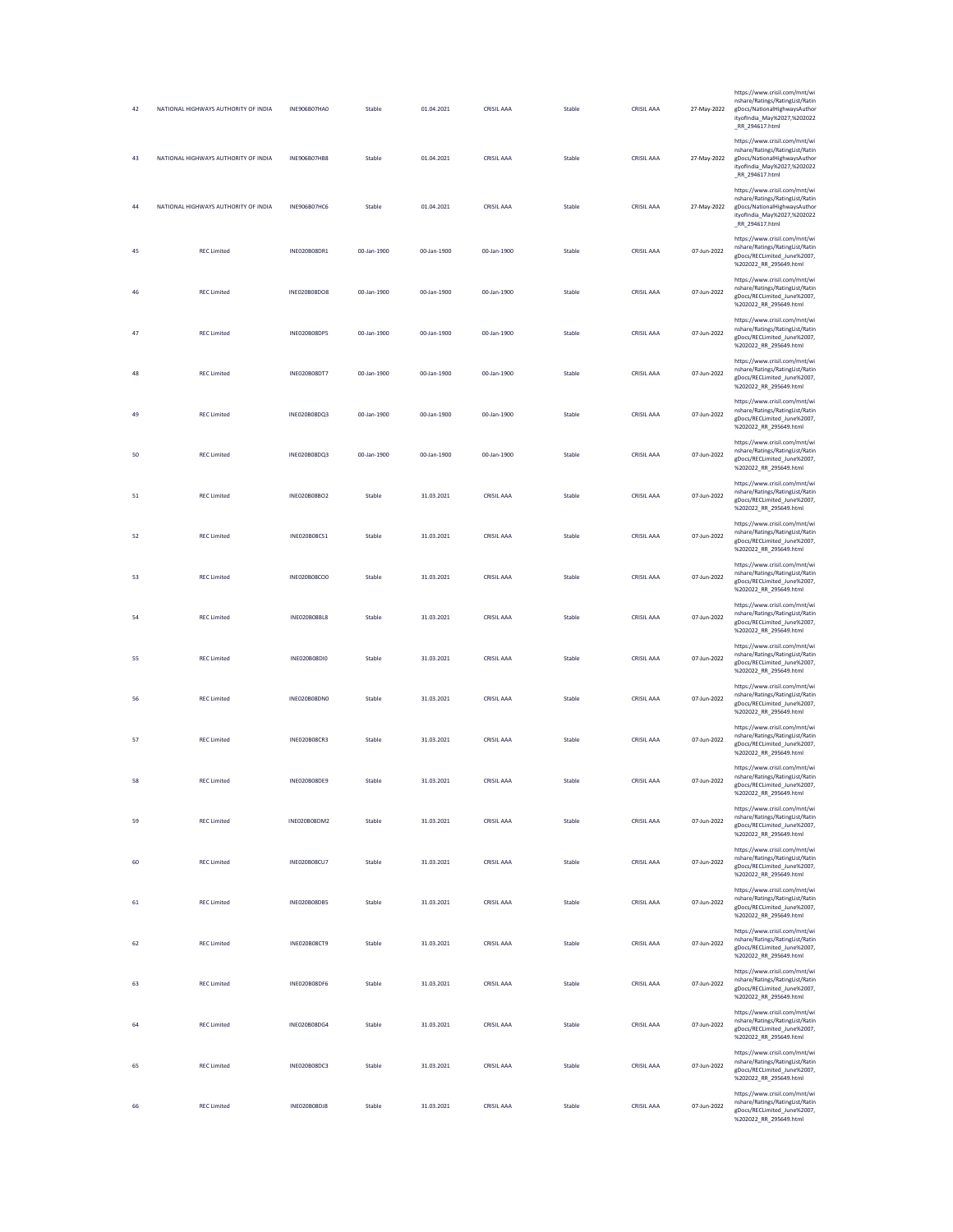| 67 | <b>REC Limited</b> | INE020B08DK6        | Stable | 31.03.2021 | CRISIL AAA        | Stable | CRISIL AAA        | 07-Jun-2022 | https://www.crisil.com/mnt/wi<br>nshare/Ratings/RatingList/Ratin<br>gDocs/RECLimited_June%2007,<br>%202022_RR_295649.html |
|----|--------------------|---------------------|--------|------------|-------------------|--------|-------------------|-------------|---------------------------------------------------------------------------------------------------------------------------|
| 68 | <b>REC Limited</b> | INE020B08CX1        | Stable | 31.03.2021 | <b>CRISIL AAA</b> | Stable | <b>CRISIL AAA</b> | 07-Jun-2022 | https://www.crisil.com/mnt/wi<br>nshare/Ratings/RatingList/Ratin<br>gDocs/RECLimited_June%2007,<br>%202022_RR_295649.html |
| 69 | <b>REC Limited</b> | INE020B08CW3        | Stable | 31.03.2021 | CRISIL AAA        | Stable | CRISIL AAA        | 07-Jun-2022 | https://www.crisil.com/mnt/wi<br>nshare/Ratings/RatingList/Ratin<br>gDocs/RECLimited_June%2007,<br>%202022_RR_295649.html |
| 70 | <b>REC Limited</b> | INE020B08DA7        | Stable | 31.03.2021 | <b>CRISIL AAA</b> | Stable | <b>CRISIL AAA</b> | 07-Jun-2022 | https://www.crisil.com/mnt/wi<br>nshare/Ratings/RatingList/Ratin<br>gDocs/RECLimited_June%2007,<br>%202022_RR_295649.html |
| 71 | <b>REC Limited</b> | <b>INE020B08CZ6</b> | Stable | 31.03.2021 | <b>CRISIL AAA</b> | Stable | <b>CRISIL AAA</b> | 07-Jun-2022 | https://www.crisil.com/mnt/wi<br>nshare/Ratings/RatingList/Ratin<br>gDocs/RECLimited June%2007,<br>%202022 RR 295649.html |
| 72 | <b>REC Limited</b> | INE020B08BH6        | Stable | 31.03.2021 | CRISIL AAA        | Stable | CRISIL AAA        | 07-Jun-2022 | https://www.crisil.com/mnt/wi<br>nshare/Ratings/RatingList/Ratin<br>gDocs/RECLimited_June%2007,<br>%202022_RR_295649.html |
| 73 | <b>REC Limited</b> | INE020B08BG8        | Stable | 31.03.2021 | <b>CRISIL AAA</b> | Stable | <b>CRISIL AAA</b> | 07-Jun-2022 | https://www.crisil.com/mnt/wi<br>nshare/Ratings/RatingList/Ratin<br>gDocs/RECLimited_June%2007,<br>%202022_RR_295649.html |
| 74 | <b>REC Limited</b> | INE020B08BA1        | Stable | 31.03.2021 | CRISIL AAA        | Stable | CRISIL AAA        | 07-Jun-2022 | https://www.crisil.com/mnt/wi<br>nshare/Ratings/RatingList/Ratin<br>gDocs/RECLimited_June%2007,<br>%202022_RR_295649.html |
| 75 | <b>REC Limited</b> | <b>INE020B08BB9</b> | Stable | 31.03.2021 | <b>CRISIL AAA</b> | Stable | <b>CRISIL AAA</b> | 07-Jun-2022 | https://www.crisil.com/mnt/wi<br>nshare/Ratings/RatingList/Ratin<br>gDocs/RECLimited June%2007,<br>%202022_RR_295649.html |
| 76 | <b>REC Limited</b> | INE020B08BP9        | Stable | 31.03.2021 | CRISIL AAA        | Stable | CRISIL AAA        | 07-Jun-2022 | https://www.crisil.com/mnt/wi<br>nshare/Ratings/RatingList/Ratin<br>gDocs/RECLimited_June%2007,<br>%202022_RR_295649.html |
| 77 | <b>REC Limited</b> | <b>INE020B07LA2</b> | Stable | 31.03.2021 | CRISIL AAA        | Stable | CRISIL AAA        | 07-Jun-2022 | https://www.crisil.com/mnt/wi<br>nshare/Ratings/RatingList/Ratin<br>gDocs/RECLimited June%2007,<br>%202022_RR_295649.html |
| 78 | <b>REC Limited</b> | INE020B08BE3        | Stable | 31.03.2021 | CRISIL AAA        | Stable | CRISIL AAA        | 07-Jun-2022 | https://www.crisil.com/mnt/wi<br>nshare/Ratings/RatingList/Ratin<br>gDocs/RECLimited_June%2007,<br>%202022_RR_295649.html |
| 79 | <b>REC Limited</b> | INE020B08BC7        | Stable | 31.03.2021 | <b>CRISIL AAA</b> | Stable | <b>CRISIL AAA</b> | 07-Jun-2022 | https://www.crisil.com/mnt/wi<br>nshare/Ratings/RatingList/Ratin<br>gDocs/RECLimited_June%2007,<br>%202022_RR_295649.html |
| 80 | <b>REC Limited</b> | INE020B08BJ2        | Stable | 31.03.2021 | <b>CRISIL AAA</b> | Stable | <b>CRISIL AAA</b> | 07-Jun-2022 | https://www.crisil.com/mnt/wi<br>nshare/Ratings/RatingList/Ratin<br>gDocs/RECLimited_June%2007,<br>%202022_RR_295649.html |
| 81 | <b>REC Limited</b> | INE020B08BW5        | Stable | 31.03.2021 | CRISIL AAA        | Stable | CRISIL AAA        | 07-Jun-2022 | https://www.crisil.com/mnt/wi<br>nshare/Ratings/RatingList/Ratin<br>gDocs/RECLimited_June%2007,<br>%202022_RR_295649.html |
| 82 | <b>REC Limited</b> | <b>INE020B08CJ0</b> | Stable | 31.03.2021 | <b>CRISIL AAA</b> | Stable | <b>CRISIL AAA</b> | 07-Jun-2022 | https://www.crisil.com/mnt/wi<br>nshare/Ratings/RatingList/Ratin<br>eDocs/RECLimited June%2007.<br>%202022 RR 295649.html |
| 83 | <b>REC Limited</b> | INE020B08BX3        | Stable | 31.03.2021 | CRISIL AAA        | Stable | CRISIL AAA        | 07-Jun-2022 | https://www.crisil.com/mnt/wi<br>nshare/Ratings/RatingList/Ratin<br>gDocs/RECLimited_June%2007,<br>%202022_RR_295649.html |
| 84 | <b>REC Limited</b> | <b>INE020B08CD3</b> | Stable | 31.03.2021 | <b>CRISIL AAA</b> | Stable | <b>CRISIL AAA</b> | 07-Jun-2022 | https://www.crisil.com/mnt/wi<br>nshare/Ratings/RatingList/Ratin<br>gDocs/RECLimited_June%2007,<br>%202022_RR_295649.html |
| 85 | <b>REC Limited</b> | INE020B08CE1        | Stable | 31.03.2021 | <b>CRISIL AAA</b> | Stable | CRISIL AAA        | 07-Jun-2022 | https://www.crisil.com/mnt/wi<br>nshare/Ratings/RatingList/Ratin<br>gDocs/RECLimited_June%2007,<br>%202022_RR_295649.html |
| 86 | <b>REC Limited</b> | <b>INE020B08CK8</b> | Stable | 31.03.2021 | <b>CRISIL AAA</b> | Stable | CRISIL AAA        | 07-Jun-2022 | https://www.crisil.com/mnt/wi<br>nshare/Ratings/RatingList/Ratin<br>gDocs/RECLimited_June%2007,<br>%202022_RR_295649.html |
| 87 | <b>REC Limited</b> | INE020B08CP7        | Stable | 31.03.2021 | <b>CRISIL AAA</b> | Stable | CRISIL AAA        | 07-Jun-2022 | https://www.crisil.com/mnt/wi<br>nshare/Ratings/RatingList/Ratin<br>gDocs/RECLimited_June%2007,<br>%202022_RR_295649.html |
| 88 | <b>REC Limited</b> | INE020B08CG6        | Stable | 31.03.2021 | <b>CRISIL AAA</b> | Stable | CRISIL AAA        | 07-Jun-2022 | https://www.crisil.com/mnt/wi<br>nshare/Ratings/RatingList/Ratin<br>gDocs/RECLimited_June%2007,<br>%202022_RR_295649.html |
| 89 | <b>REC Limited</b> | INE020B08BU9        | Stable | 31.03.2021 | <b>CRISIL AAA</b> | Stable | <b>CRISIL AAA</b> | 07-Jun-2022 | https://www.crisil.com/mnt/wi<br>nshare/Ratings/RatingList/Ratin<br>gDocs/RECLimited_June%2007,<br>%202022_RR_295649.html |
| 90 | <b>REC Limited</b> | INE020B08BQ7        | Stable | 31.03.2021 | CRISIL AAA        | Stable | CRISIL AAA        | 07-Jun-2022 | https://www.crisil.com/mnt/wi<br>nshare/Ratings/RatingList/Ratin<br>gDocs/RECLimited_June%2007,<br>%202022_RR_295649.html |
| 91 | <b>REC Limited</b> | <b>INE020B08CF8</b> | Stable | 31.03.2021 | <b>CRISIL AAA</b> | Stable | <b>CRISIL AAA</b> | 07-Jun-2022 | https://www.crisil.com/mnt/wi<br>nshare/Ratings/RatingList/Ratin<br>gDocs/RECLimited_June%2007,<br>%202022_RR_295649.html |